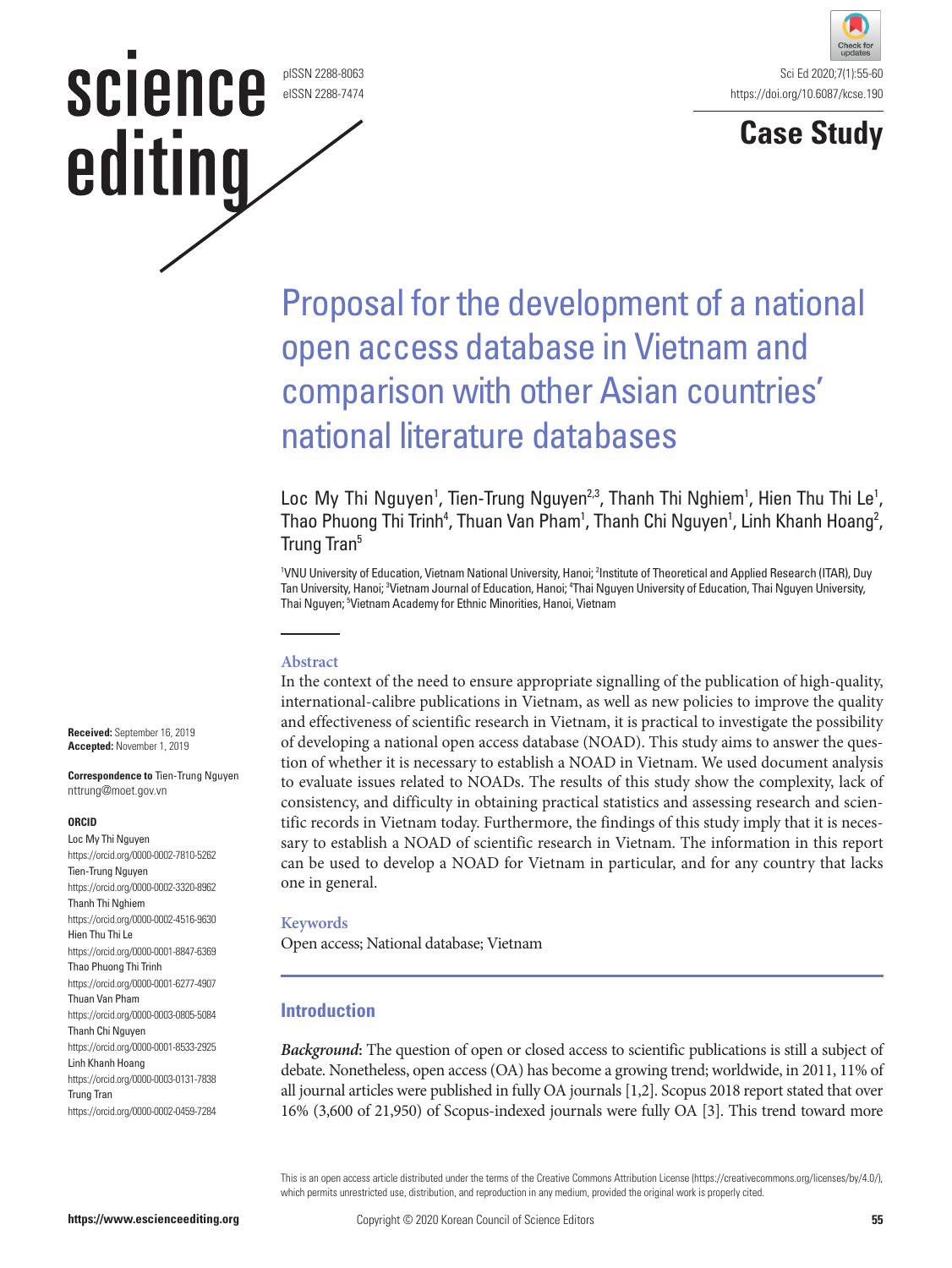widespread OA represents significant progress towards the academic goal of improving fundamental knowledge, and it is the next step in transforming the online versions of journals [4]. The concept of OA also appears to align with the secondary goal of enhancing the influence of scientists and journals.

Vietnam lacks a national database system to archive, systemize and comprehensively evaluate science and technology research. Even without a national database available, it is possible to use several online databases, such as the National Open Database of the Ministry of Science and Technology [5], the National Library of Vietnam [6], and the Vietnam Citation Gateway (V-CitationGate; created at Vietnam National University, Hanoi) [7], although these are quite limited. Furthermore, efforts to develop a national scientific database have been fraught with inconsistent information and inefficiencies stemming from the existence of multiple other projects at the same time.

*Purpose***:** The aim of this study is to propose the development of a national OA scientific database in Vietnam based on relevant research on this issue in other Asian-Pacific countries. Specifically, we reviewed the Directory of Open Access Journals (DOAJ) [8], Google Scholar [9], the national citation index system and the national OA database of scientific research in selected countries. Then, we reviewed the current status of Vietnam's national OA database of scientific research. Finally, we proposed appropriate policy recommendations.

## **Methods**

This research was largely based on the use of document analysis to evaluate issues related to OA databases. The selected materials were OA-related articles with keywords such as "OA," "DOAJ," "Google Scholar," "science editing," or "national database"; Vietnamese policy documents related to the evaluation of scientific journals, either OA or closed access (from Vietnam's Ministry of Science and Technology and Ministry of Education and Training [MoET]); and information about policies related to the academic evaluation systems of some countries in the region. All OA-related information presented in this study is based on published descriptions or the official websites of the systems under analysis.

## **Results**

#### **OA in some Asian countries**

The European Union [10] stated that "OA" refers to the free access of knowledge to all users, as well as the ability for authors and copyright holders to reserve the rights to allow all users to access, copy, recite, distribute, broadcast and display the research findings free of charge; to create and distribute derivative products in any digital means for any responsible purposes in accordance with copyright laws; and to create a limited number of copies for their personal use. This can be considered a broad definition of OA in research and publication.

According to the DOAJ, the 10 Asian countries ranking highest in the number of full-text OA journals are in Table 1 [8]. These results show the level of openness and participation of these countries in the DOAJ. Leading the list is Indonesia, and at the bottom of the list is Japan. To make appropriate recommendations for Vietnam, we examined the policies on OA databases or archive systems of several Asian-Pacific countries, including Indonesia, Thailand, Singapore, Malaysia, Laos, Cambodia, Myanmar, Brunei, Korea, Japan, and Australia.

Indonesia has the second-largest number of OA journals in the world. Despite the nation's policies that encourage OA publication, it was not until 2018 that Indonesia set up the Indonesian Publication Index [11], initiated by the Indonesian Institute of Advanced Engineering and Sciences and later managed by Indonesia's Ministry of Research and University Education. The Indonesian Publication Index was designed to approve, index, evaluate, supervise and improve the quality of academic publications in Indonesia.

Thailand unofficially introduced the Thai-Journal Citation Index (TCI) in 2001 (and officially established it in 2004) to evaluate the impact indicators of Thai journals following a proposal by Professor Narongrit Sombatsompop [12]. The main goals of the TCI are to motivate an improvement in the quality of Thai journals and to disseminate research findings for the benefit of the society and the community. The official website of the TCI is written in Thai, which clearly shows that its intended audience is Thai speakers. TCI-indexed journal articles are weighted 0.75, in comparison to a weight of 1.0 for Thomson-indexed international journal articles.

Singapore has not developed its own citation index. However, a Singaporean working team for the ASEAN Citation

**Table 1.** Top 10 countries in Asia, with regard to the number of full-text open access journals in the DOAJ, 2019 [8]

|                 | Indonesia | Iran | India | China<br>(China and<br>Taiwan) | Korea | Malavsia | Pakistan | Iraq | Japan    | Thailand |
|-----------------|-----------|------|-------|--------------------------------|-------|----------|----------|------|----------|----------|
| No. of journals | ,554      | 509  | 281   | 136                            | 15    | 69       | 56       | 41   | nr<br>UU | 29       |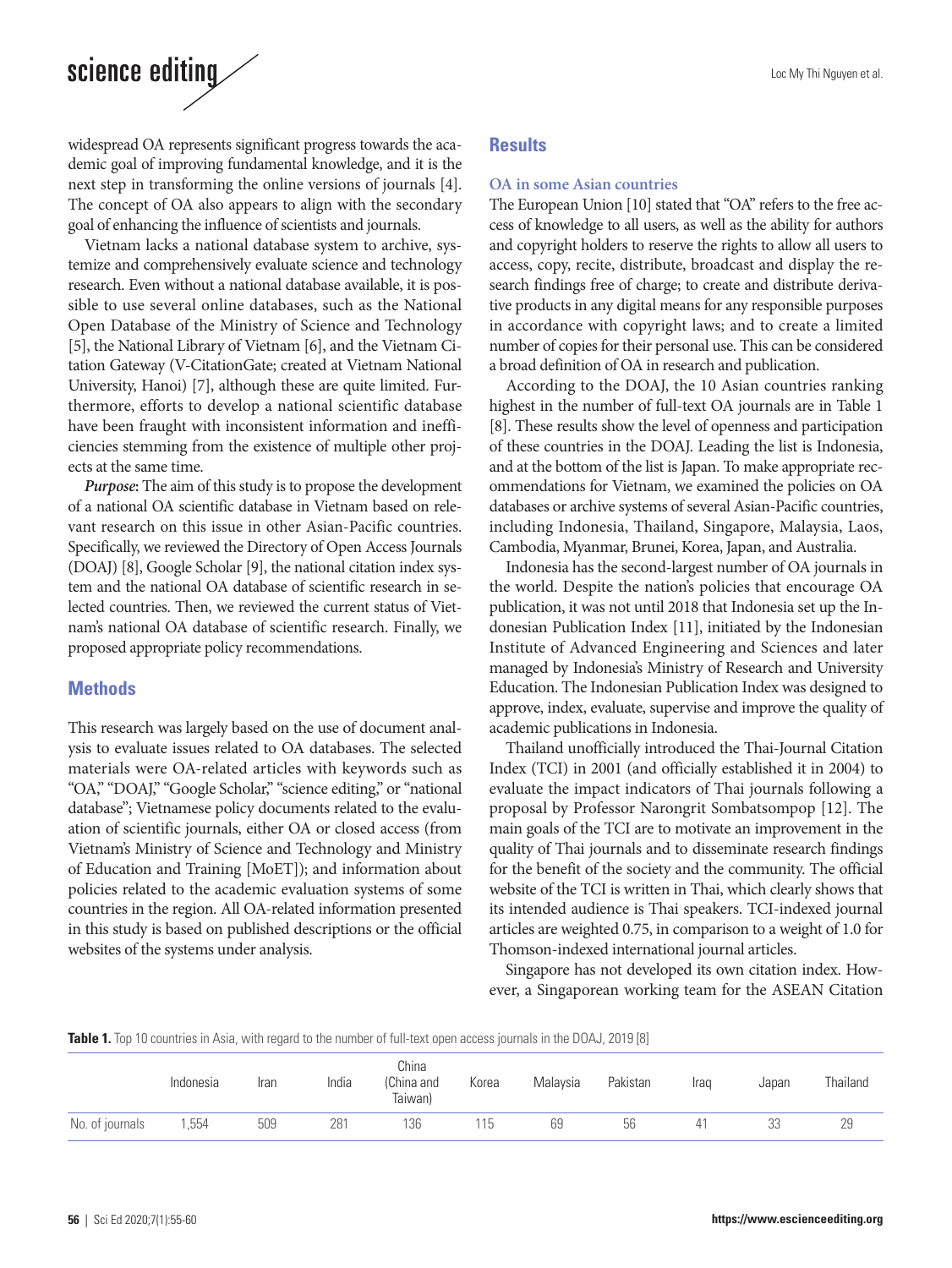Index (ACI) was established in 2014 and led by Professor Michael Khor, with the aim of helping Singapore-based journals to join the ACI. The objectives of the working team are as follows: regarding journals which are not yet listed in Web of Science (WoS) and Scopus, to approach, support and sponsor them to join WoS and Scopus; regarding WoS and Scopus-indexed journals, to list them in the ACI. Hopefully, this will increase the chance that these journals are cited and give their researchers access to high-quality research findings.

Malaysia's Ministry of Education established the Malaysian Citation Centre (MCC) in 2013 [13]. The MCC is responsible for contrasting, monitoring, coordinating and improving the quality of academic journals in Malaysia. The MCC maintains a citation index called the Malaysian Citation Index, or My-Cite. MyCite provides access to indexes as well as full-text articles from scholarly journals published in Malaysia in the fields of science and technology, medical science, and social and human sciences. Additionally, MyCite offers citation reports and indexes of Malaysian authors, journals and organisations based only on the content of MyCite.

No plans have been announced for the development of the Laos Citation Index, the Cambodia Citation Index, the Myanmar Citation Index, or the Brunei Citation Index. However, the ACI has been active in these countries, with activities including organising conferences, assisting local journals in accessing the ACI's information and creating standards that must be met to join the ACI.

In South Korea, the government officially encourages the development of full-text OA journals. In particular, it is legally mandated that the full text of government-sponsored social science or humanities research be published in an OA database, either in the South Korean citation index created by the government or in the WoS and Scopus indexes. The Korea Citation Index is a citation database of more than 2,000 Korean academic journals, covering all fields of science and technology, medicine, social and human sciences; this is similar to WoS and Scopus. Journal Article Tag Suite (JATS) 1.0 is an application that is widely used in South Korea to publish Korean-language journal articles in XML. This is relevant to Vietnam with regard to the development of an OA database in Vietnamese, the national language.

In accordance with international standards, Japan developed its own database, the Japan Science and Technology Information Aggregator, Electronic (J-STAGE). This platform is managed by the Japan Science and Technology Agency and has an interface in both Japanese and English [14]. Its objectives are to enhance the dissemination of information and to internationalise academic findings related to science and technology in Japan. This objective is highly relevant to Vietnam, as the dissemination of information and the internationalisation of academic findings related to science and technology would help scientists in Vietnam and beyond to assess the quality of their research papers and would improve the accessibility and ease of international citations.

The Australian Research Council (ARC) was established in 2001, with the mission of advising the Australian government in researching, monitoring, managing and sponsoring grants for the National Competitive Grants Program. It plays an essential role in investment in Australian research and development and is responsible for evaluating and selecting research

**Table 2.** Status of national open access database of scientific research in several Asian-Pacific countries

| Country     | National open<br>access database |                | Government-sponsored                                                                                |
|-------------|----------------------------------|----------------|-----------------------------------------------------------------------------------------------------|
| Thailand    | Yes                              |                | Yes https://www.tci-thaijo.org/                                                                     |
| Indonesia   | Yes                              |                | Yes http://id.portalgaruda.org/                                                                     |
| Malaysia    | Yes                              |                | Yes http://mycc.my/                                                                                 |
| Myanmar     | No                               | N <sub>0</sub> | ٠                                                                                                   |
| Laos        | No                               | N <sub>0</sub> | $\overline{\phantom{a}}$                                                                            |
| Cambodia    | No                               | No             | $\overline{\phantom{a}}$                                                                            |
| Philippines | No                               | N <sub>0</sub> |                                                                                                     |
| Singapore   | No                               | N <sub>0</sub> | $\overline{a}$                                                                                      |
| Vietnam     | No                               | N <sub>0</sub> | $\overline{\phantom{a}}$                                                                            |
| Japan       | Yes                              |                | Yes https://www.jstage.jst.go.jp/                                                                   |
| Australia   | Yes                              |                | Yes https://www.alia.org.au/about-alia/policies-standards-and-guidelines/alia-open-access-statement |
| South Korea | Yes                              |                | Yes https://www.kci.go.kr/kciportal/main.kci<br>http://www.nrf.re.kr/eng/index                      |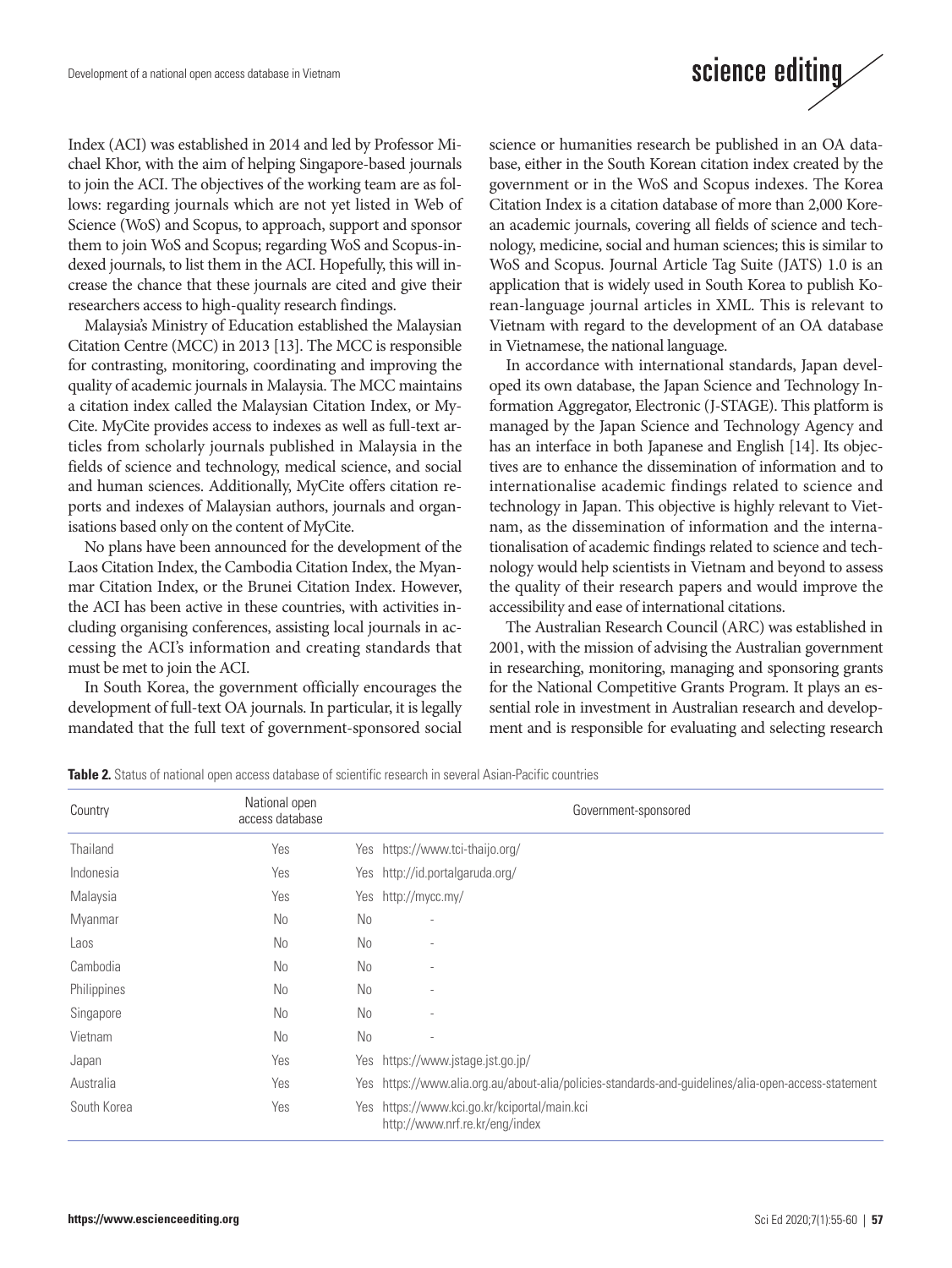for the Excellence in Research for Australia program. The ARC's goals are to improve knowledge and innovate for the benefit of the Australian community through sponsoring the highest-quality research; to evaluate the quality and influence of the research; and to advise on research problems. The ARC is Australia's leading consulting body on the national initiative to invest in research. The ARC also sponsors various organisations, individuals and areas of research for the benefit of the national economy, culture, community and environment. In 2017, the ARC established the ARC Open Access Policy (version 2017.1), which includes a key condition that research output must be made openly accessible [15]. The Australian Library and Information Association promotes the free flow of information and ideas through OA to recorded knowledge, information and creative works. The above analysis can be summarized in Table 2.

#### **Vietnam scientific database system**

In Vietnam, no national database serves as the official reference for the two most prestigious national Scientific Evaluation Committees in the field of science and technology, namely the State Council for Professorship (SCP) [16] and the National Foundation for Science and Technology Development (NAFOSTED) [1,17].

The SCP is a prestigious committee composed of leading scientists from all fields and interdisciplinary specialties; these experts have the responsibility of considering and approving eligible candidates for professorships every year. They also advise the MoET on guidelines to further develop the cadre of professors, to improve the quality of doctoral training and to develop policies to grow the professoriate [16]. The publication-related criteria (journal articles and books used at the university level and above) of the SCP refer only to WoS and Scopus, and they mention the impact factor as well as the ranking (from Q1 to Q4) of a journal article without referring to the DOAJ or GS. More specifically, in the area of education (which includes four disciplines: General Education, Didactics of School Subjects, Educational Management, and Education of Specific Branches), the criteria used by the SCP for assessing the international journal articles published by candidates include (for WoS-indexed journals) the impact factor according to the Science Citation Index, the Science Citation Index Expanded, the Social Sciences Citation Index, and the Arts and Humanities Citation Index and (for Scopus-indexed journals) the ranking of the journal. The SCP of education additionally considers the reputation of other international journals in the field. No official criteria exist to evaluate the reputation of journals that do not belong to the abovementioned indexes. The specific criteria are decided depending on the area and on experts' evaluation of the specific articles and journals. The same situation applies to 27 other fields.

NAFOSTED has promoted research in Vietnam since its establishment in 2008 [1,18]. In order to register for research projects with NAFOSTED, authors are required to have WoS or Scopus-indexed publications. Moreover, NAFOSTED provides an annual list of prestigious journals and publishing houses as a guide for scientists. Accordingly, in addition to the core lists of WoS and Scopus, each disciplinary committee proposes a list for their own field (for example, the list for social and human sciences, issued annually since 2017). This list consists of reputed Vietnamese journals that scientists are encouraged (but not mandated) to publish in in order to receive NAFOSTED research grants.

The documents published by SCP and NAFOSTED clearly demonstrate the differences between the two evaluation systems (Table 3). Furthermore, it can be difficult to look up information about the domestic publications of candidate journals, which must be done manually, as there is no online database.

In 2016, the V-CitationGate was established at Hanoi National University of Education as a bibliographic database and a centre for the analysis of science, technology and innovations in Vietnam. Developed by the Vietnam National University, Hanoi, V-CitationGate consists of information (summary and/or full-text) regarding contemporary publications (journal articles and books), inventions, and in particular the rare and ancient materials that are collected, digitalised and integrated from various archive sources in Vietnam and overseas [7]. According to V-CitationGate, there are currently 66 OA academic journals, including 9 Vietnamese-owned journals that are internationally published.

**Table 3.** Lists of prestigious journals and publishing houses recommended by SCP and NAFOSTED

| Committee | Scientific field | Prestigious international journals and publishing houses                                                                                                           | Prestigious national journals              |
|-----------|------------------|--------------------------------------------------------------------------------------------------------------------------------------------------------------------|--------------------------------------------|
| SCP       | All              | Annually revised list (WoS, Scopus, and an additional list List of field-based journals with scores (SCP list 1)<br>of prestigious journals and publishing houses) |                                            |
| NAFOSTED  | Natural sciences | Annually revised list (WoS, Scopus, etc.)                                                                                                                          | Annually revised list                      |
|           | Social sciences  | Annually revised list (WoS, Scopus, etc.)                                                                                                                          | Journals in SCP list 1 (maximum weight, 1) |

SCP, State Council for Professorship; NAFOSTED, National Foundation for Science and Technology Development; WoS, Web of Science.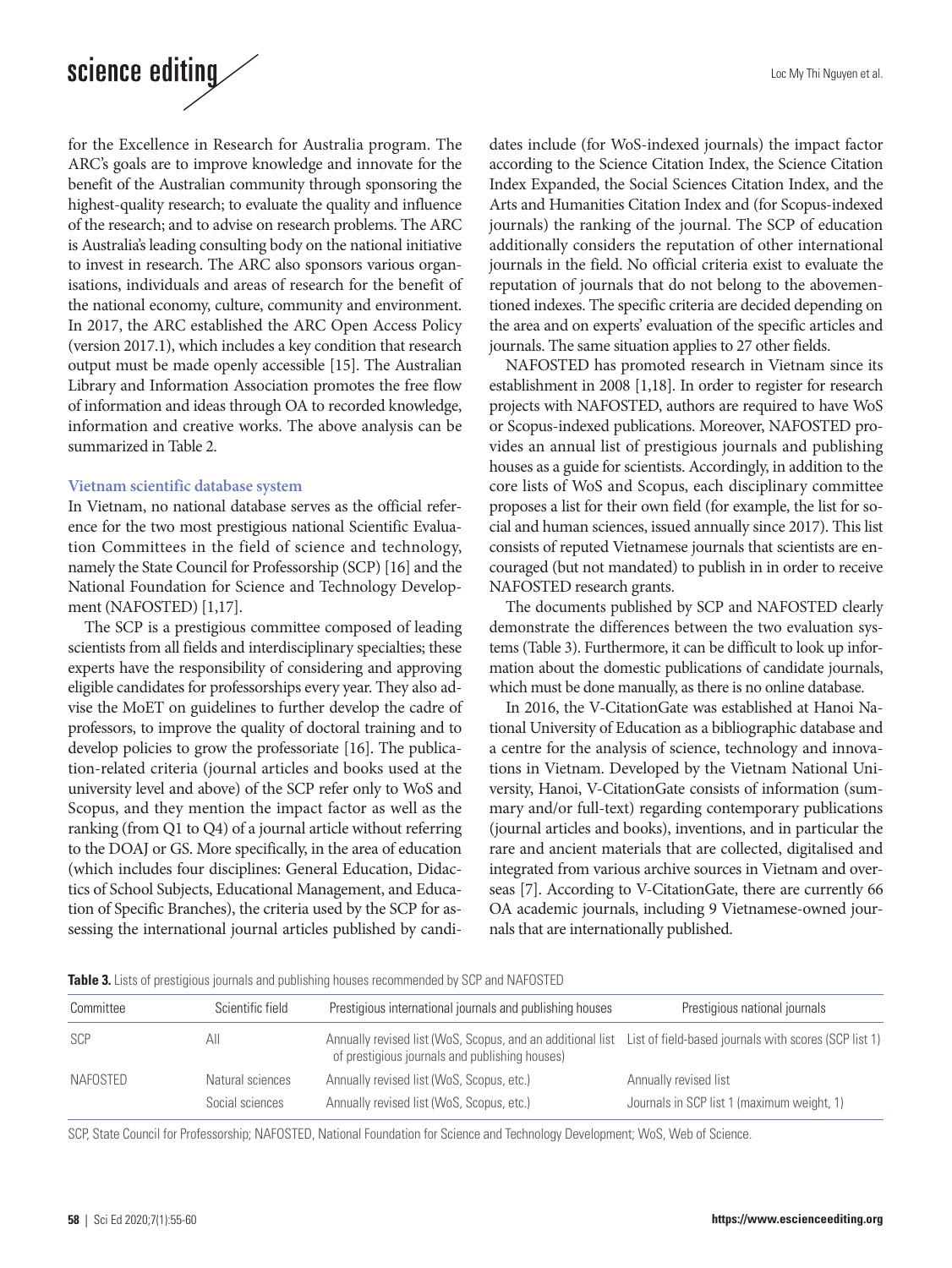Another system under development is the Vietnam Citation Index (VCI), the official website of which falls under the MoET [19]. The VCI is stated to be under development by the National Professor Committee. However, as the information about this organisation is still "in the pilot period," it is difficult to draw conclusions.

More recently, the research team of Quan-Hoang and Vuong proposed a database in the field of social sciences in Vietnam. The findings concerning the development and implementation of research based on the citations from this system have been noticeable in Vietnam.

Nonetheless, the abovementioned databases under development still lack adequate attention and investment. Moreover, no reference to these databases has been made in any documents of the two most prestigious scientific bodies in Vietnam, namely SCP and NAFOSTED.

#### **Discussion**

Based on the theoretical and empirical findings presented above, we propose the following recommendations for Vietnam. It is necessary to develop an official system of evaluation in the fields of science and technology, as was done in Australia, Japan, and South Korea. Currently, the evaluation systems in Vietnam belong to separate ministries (Ministry of Science and Technology and MoET), leading to an absence of impact on national science policies and a lack of consistency across different scientific fields and national-level research projects. The National Science and Technology Citation Index should be open—even fully open—access. We recommend developing the interface in both the national first language (Vietnamese) and English. This is advised based on research on countries that use English as a second or foreign language.

Developing a national database in Vietnam is highly feasible due (at least) to the three following reasons: first, most publications in Vietnam are written in Vietnamese and have considerable scientific significance; therefore, these publications need to be evaluated by Vietnamese specialists with the corresponding expertise. Secondly, the database would serve as a reference framework for scientists, journal editors and others in the field to gain a general picture of the national and international research situations. Thirdly, the categorization criteria used by the existing databases are inconsistent, raising the need for a set of criteria that are properly designated in the context of Vietnam and that satisfy international requirements.

It is essential to develop a Vietnamese OA database of science (VOADS). The first objective is to publish and disseminate academic research findings and scientific profiles of all authors. This system would provide an identification number

for each Vietnamese scientist as a code for evaluation committees (such as SCP and NAFOSTED) to search, report and rapidly and automatically evaluate their scientific research competency. The system would also categorise and assess journals, publishing houses and state-owned authorities (institutes, universities, etc.). Accordingly, the government could introduce policies regarding the priority of investment in and the incentivization of science and technology research based on a precise digital database. The VCI would be part of this national database of science and technology. We recommend creating a timeline to develop VOADS in line with other international OA databases in terms of data structure and data information to facilitate integration and communication with worldwide databases.

science editing

Of course, certain disciplines of scientific research require special attention, such as politics, the military and national security.

Importantly, the foremost objectives of developing VOADS are to evaluate policies regarding science and technology development, to assess the fields of science and technology, and to help identify high-performing research teams and scientists. The task of developing academic journals only follows as a subsidiary mission, along with furthering science and technology in Vietnam.

A widespread trend for many countries in the Asia-Pacific region is to develop and publish research in their own national scientific databases. WoS and Scopus remain the most prestigious publication databases. Despite differences between databases in the levels of and requirements for openness, OA is an undeniably growing trend. The criteria and databases used for evaluation in each country also vary widely. This means the evaluation of the scientific quality of new databases is still in progress and takes a relatively long time. Both within a country and between countries, different approaches exist in employing and evaluating these databases. Nonetheless, there are two main objectives of the development of national databases: to evaluate, identify and invest in higher-value research teams and fields from the perspective of effective economic and social development; and to categorise and evaluate scientific fields, scientists, research organisations and journals.

It is important to create a detailed timeline for developing VOADS to ensure the following: first, all academic publications (journal articles, books, etc.) should be required to be OA. Second, the national database should be connected to other OA databases for further development and to satisfy international requirements. In the development of this national database, we recommend considering all of the current criteria used by international databases. Third, it is necessary to assist and encourage Vietnamese scientists to use and join OA databases, starting with VCI, Google Scholar and DOAJ,